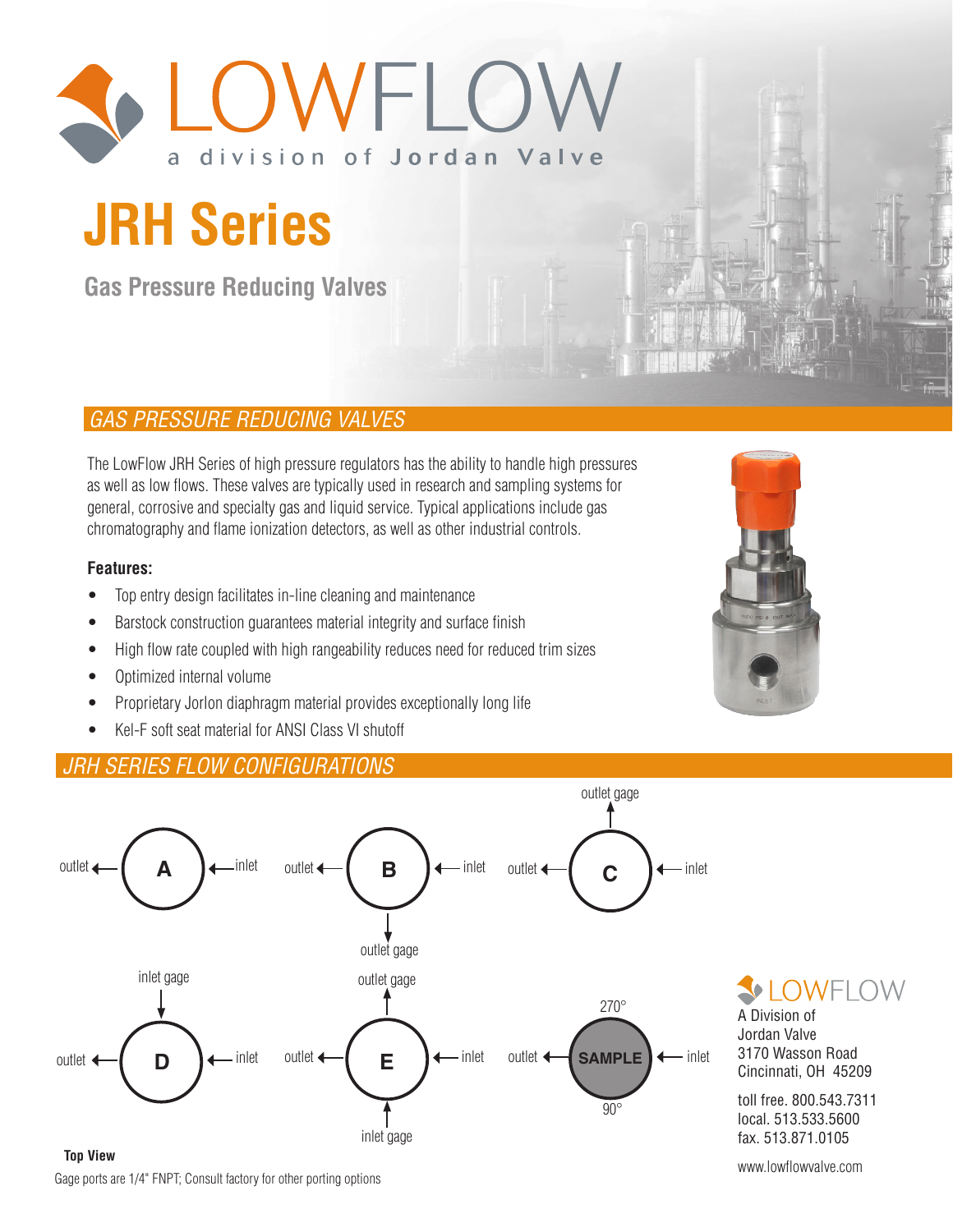

# **SPECIFICATIONS**

# *JRH SERIES SPECIFICATIONS*

#### Line Size: 3/8" & 1/2" (DN10 & DN15)

#### End Connections

- Threaded
- Socket Weld
- Flanged

#### Soft Seat Materials for ANSI Class VI Shut-off

• KEL-F with Viton 0-ring to  $+250^{\circ}$ F ( $+120^{\circ}$ C)

#### Body Material

- 316L SST Standard
- Contact factory for other body/trim/seat materials

#### Diaphragm Material: Jorlon

Maximum Inlet Pressure: 4000 psig (276 bar) @ -20°F (-28,9°C)

Pressure at Maximum Temperature: 2165 psi @ 350°F (149 bar @ 177°C) with KEL-F seat

Maximum Pressure Drop: 3000 psi (207 bar)

# *OPTIONS & DEFINITIONS*

### Spring Ranges

- $2 10$  psi  $(0, 14 0, 69$  bar)
- $5 20$  psi  $(0.34 1.4$  bar)
- $15 100$  psi  $(1,0 6,9$  bar)
- $50 175$  psi  $(3.5 12.1$  bar)
- $75 450$  psi  $(5, 2 31$  bar)

#### Flow Characteristics

• Cv 0.8

#### **Options**

- Panel Mounting
- Captured Vent
- Self Relieving
- Locking Wire
- Tamper Proof
- Lockout Device

**Panel Mount** The panel mount feature utilizes a threaded spring housing and a panel mount ring to secure the regulator to an instrument panel. This option requires a 1-1/2" panel cut out.

**Captured Vent** The captured vent design provides maximum safety for the user when handling toxic or hazardous media. It features a 1/8" FNPT port located on the spring housing. The user can easily tube this vent to a safe location. This option can be incorporated into a self-relieving regulator that provides an additional port to permit the safe expulsion of hazardous media.

**Self Relieving** The self relieving option is used for internal venting of downstream pressure. From a practical standpoint, it allows for immediate reduction in pressure setpoints and automatically alleviates regulator lock up.

**Locking Wire** The locking wire option utilizes a lead sealed metal wire to physically hold the adjusting screw in place to prevent any unwanted set point changes.

**Tamper Proof** The tamper proof option replaces the standard adjusting knob with a stainless steel acorn nut.

**Lockout Device** The lockout device is a 2 piece polypropylene enclosure which encapsulates the adjustment knob and prevents unwanted set point changes. The part number required for this valve is 26970. (Lock not included)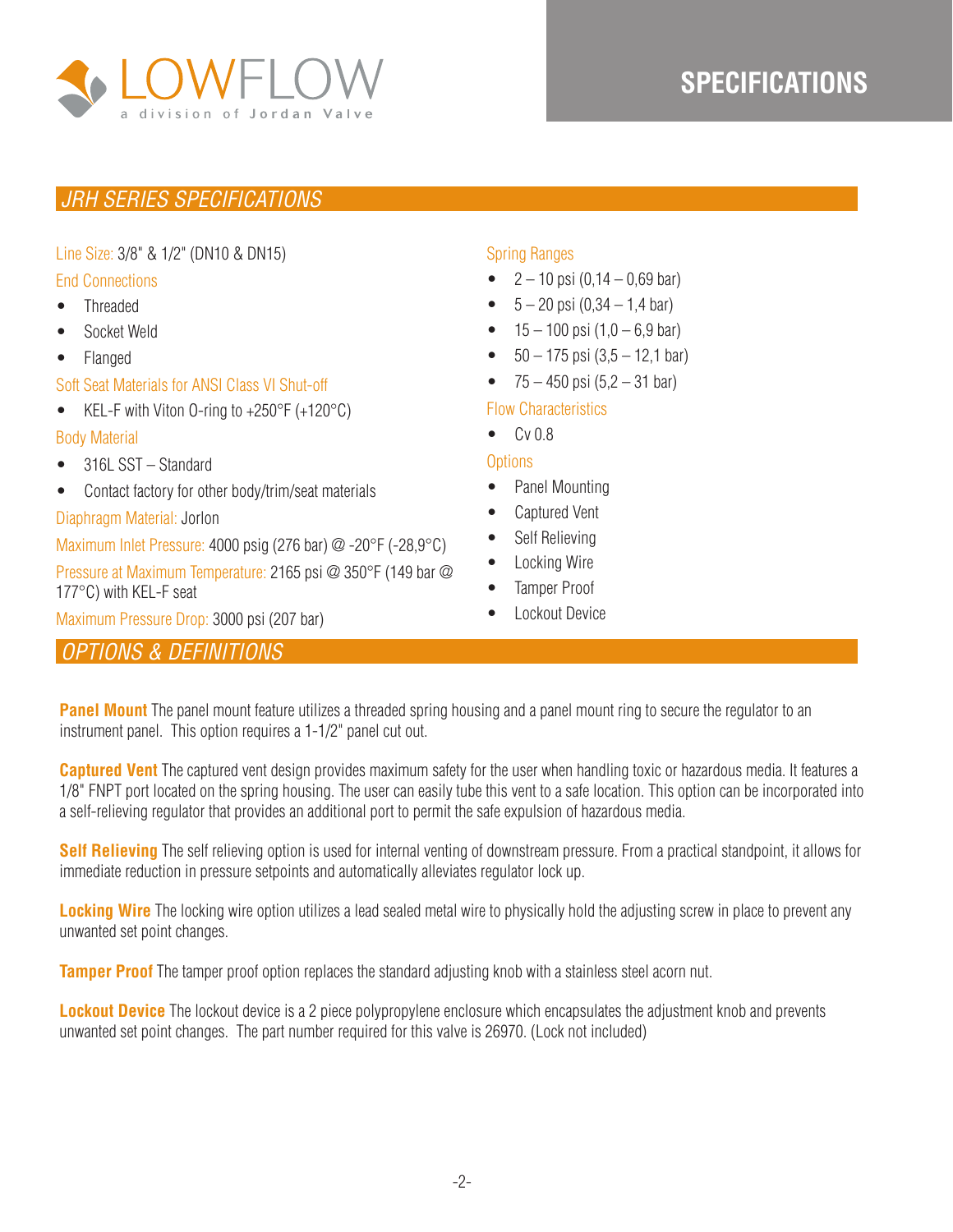

# **SPECIFICATIONS**

# *JRH SERIES FEATURES & BENEFITS*



# *JRH SERIES DIMENSIONS*

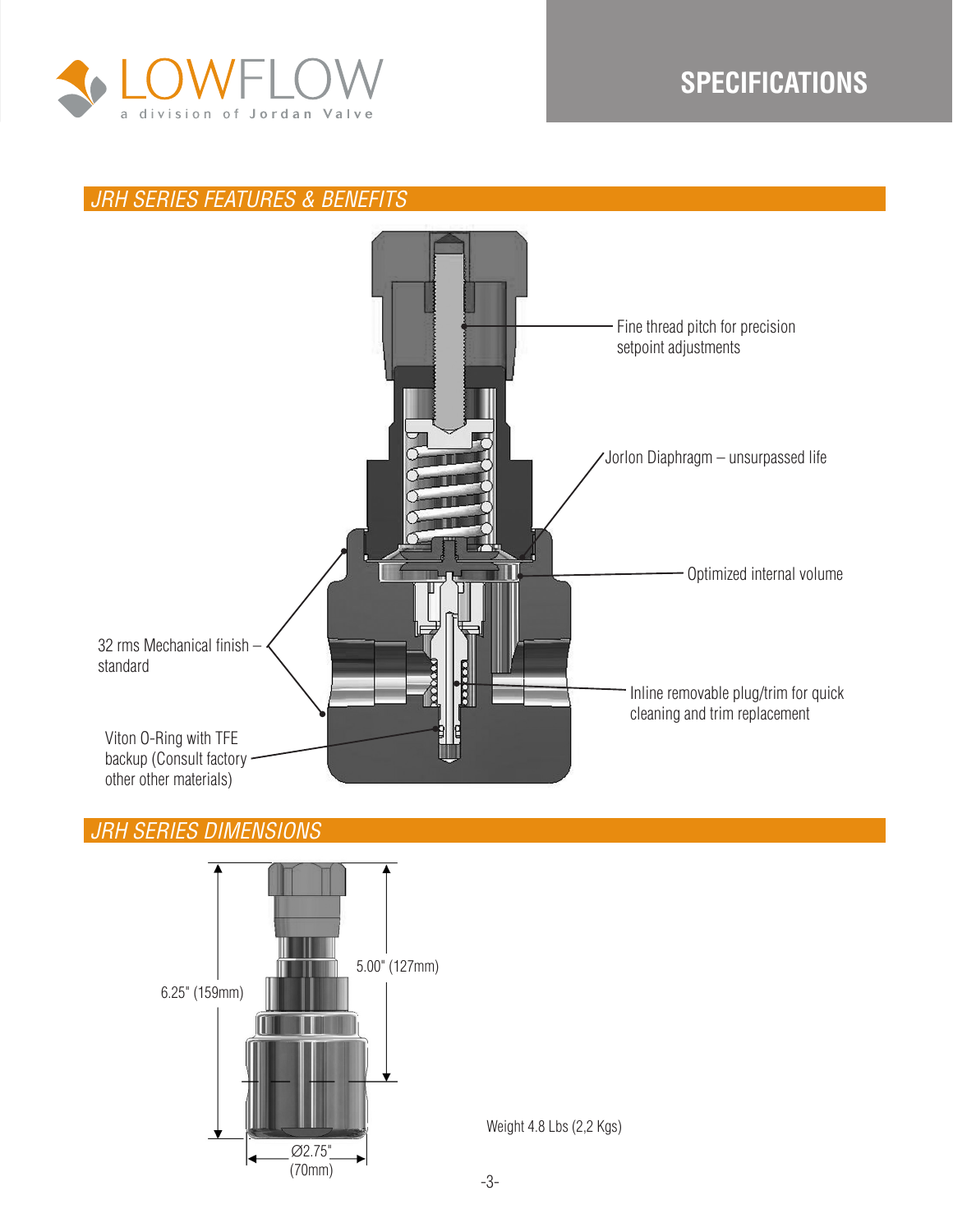

# *SIZING*

All of the following sizing charts for the JRH were derived using Nitrogen as the flow medium at ambient conditions. In order to convert your gas to the equivalent volume of Nitrogen, multiply your application's flow by the appropriate multiplying factor.

| <b>GAS</b>      | Specific Gravity | <b>Multiplying Factor</b> |
|-----------------|------------------|---------------------------|
| Air             |                  | 1.02                      |
| Ammonia         | 0.596            | 0.79                      |
| Argon           | 1.379            | 1.19                      |
| Arsine          | 2.695            | 1.67                      |
| CO              | 0.967            |                           |
| CO <sub>2</sub> | 1.529            | 1.26                      |
| Ethylene        | 0.975            |                           |

| <b>GAS</b>         | <b>Specific Gravity</b> | Multiplying Factor |
|--------------------|-------------------------|--------------------|
| Helium             | 0.138                   | 0.38               |
| Hydrogen           | 0.07                    | 0.27               |
| Methane            | 0.555                   | 0.76               |
| <b>Natural Gas</b> | 0.555                   | 0.76               |
| Nitrogen           | 0.967                   |                    |
| Oxygen             | 1.105                   | 1.07               |
| Propane            | 0.495                   | 0.72               |

For all other gaseous media, use the following formula to calculate the appropriate multiplying factor.





# Cv Trim Selection Instructions

- 1. Select a graph on the following 8 pages that best represents your outlet pressure set point and flow range.
- 2. Select the inlet pressure line on the graph (horizontal sloped line, P1) that reflects your application's actual inlet pressure.
- 3. That line indicates the Pressure/Flow capabilities of the Cv trim under flowing conditions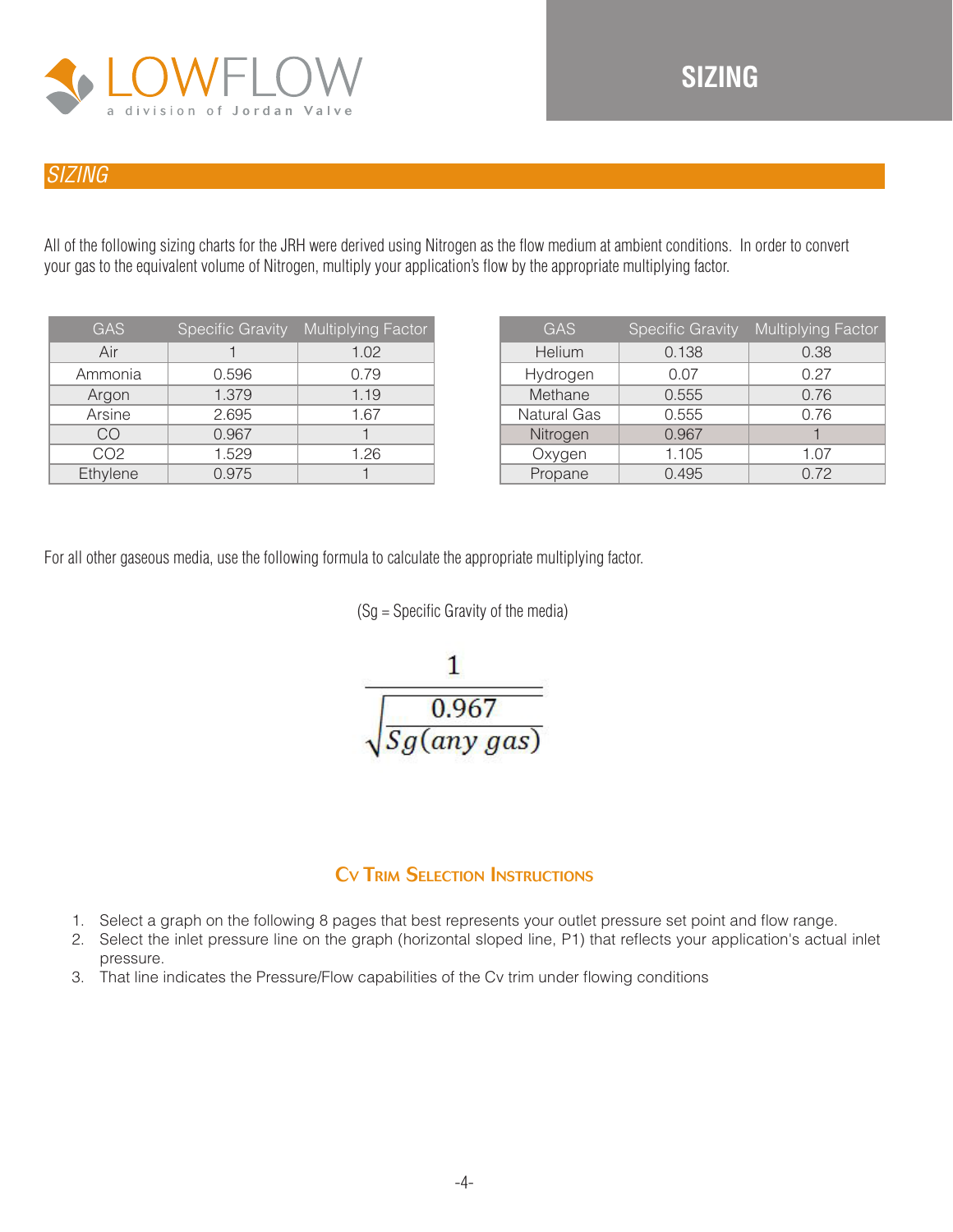

The graphs illustrate the change or "droop" in outlet pressures as the flow rate increases, and the lockup (setpoint rise) as flow decreases and approaches zero. Maximum inlet pressure: 4000 psig (276 bar)

#### **Flow Coefficient: 0.8**

Range Spring: 2 – 10 psi (0,14 – 0,69 bar) **Set Point: 5 psig Set Point: 5 psig** 



**Flow Coefficient: 0.8** Range Spring: 2 – 10 psi (0,14 – 0,69 bar) **Set Point: 10 psig**

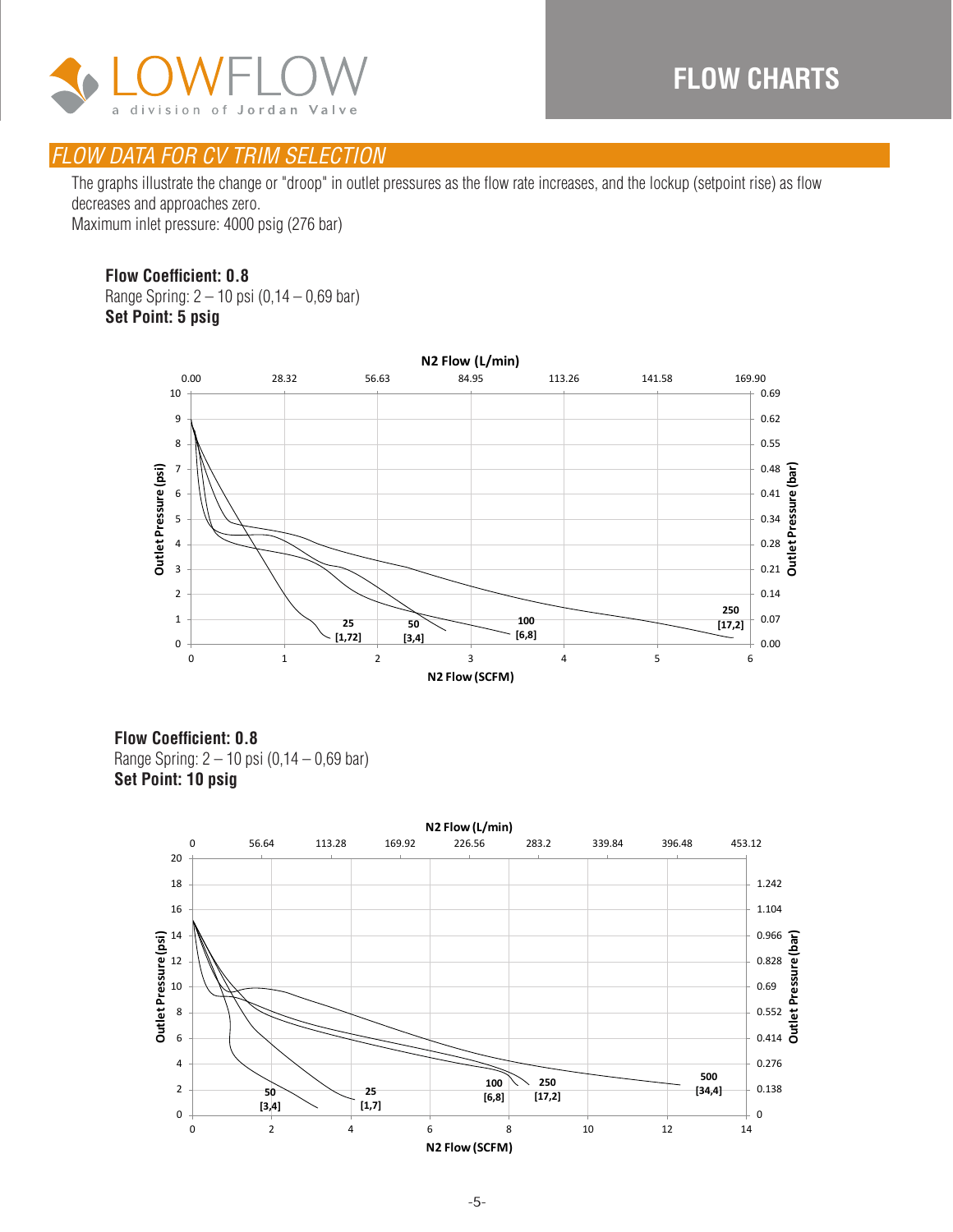

The graphs illustrate the change or "droop" in outlet pressures as the flow rate increases, and the lockup (setpoint rise) as flow decreases and approaches zero. Maximum inlet pressure: 4000 psig (276 bar)

#### **Flow Coefficient: 0.8**

Range Spring: 5 – 20 psi (0,34 – 1,4 bar) **Set Point: 5 psig**



**Flow Coefficient: 0.8** Range Spring: 5 – 20 psi (0,34 – 1,4 bar) **Set Point: 10 psig**

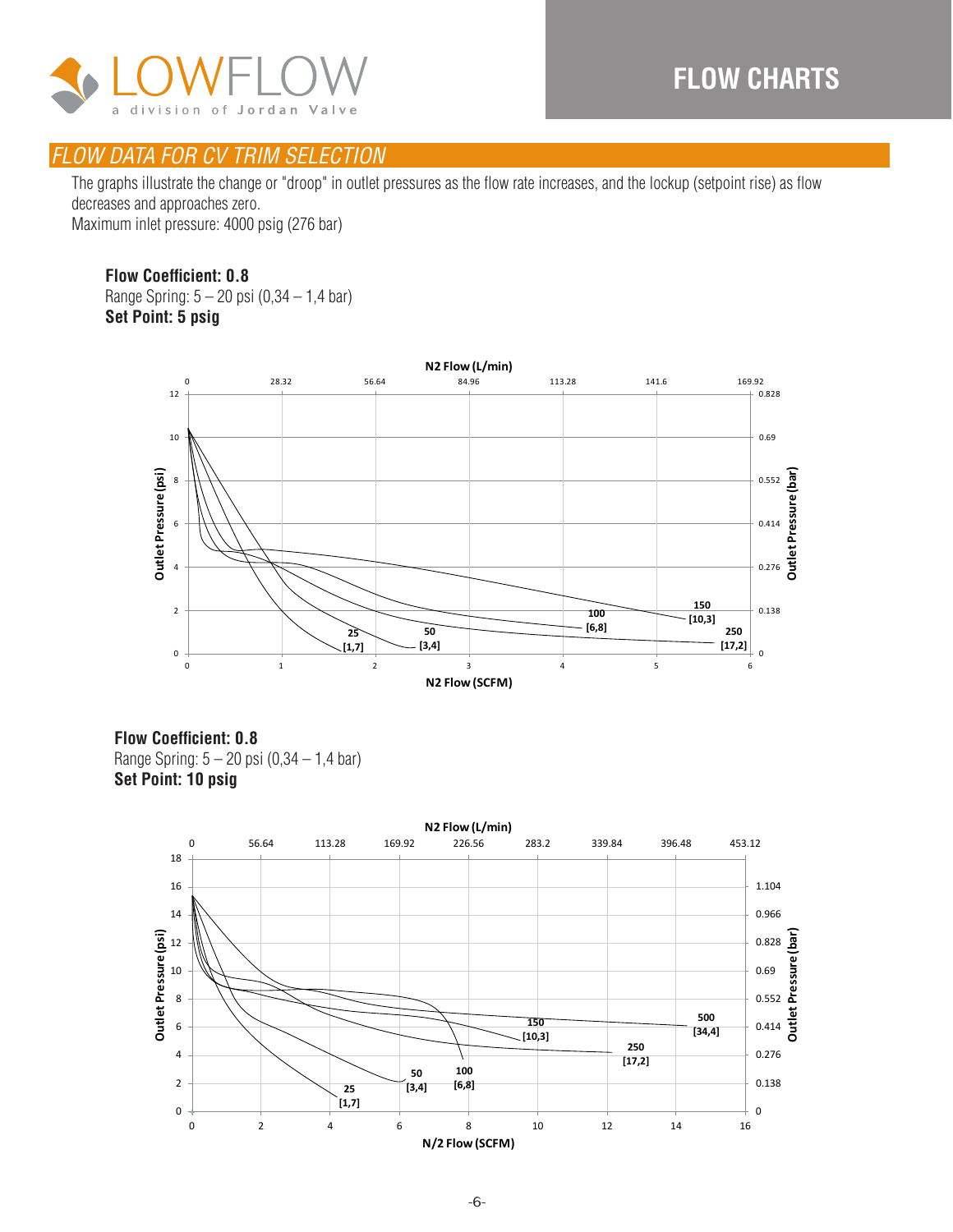

The graphs illustrate the change or "droop" in outlet pressures as the flow rate increases, and the lockup (setpoint rise) as flow decreases and approaches zero. Maximum inlet pressure: 4000 psig (276 bar)

#### **Flow Coefficient: 0.8**

Range Spring: 5 – 20 psi (0,34 – 1,4 bar) **Set Point: 20 psig**



**Flow Coefficient: 0.8** Range Spring: 15 – 100 psi (1,0 – 6,9 bar) **Set Point: 15 psig / 30 psig**

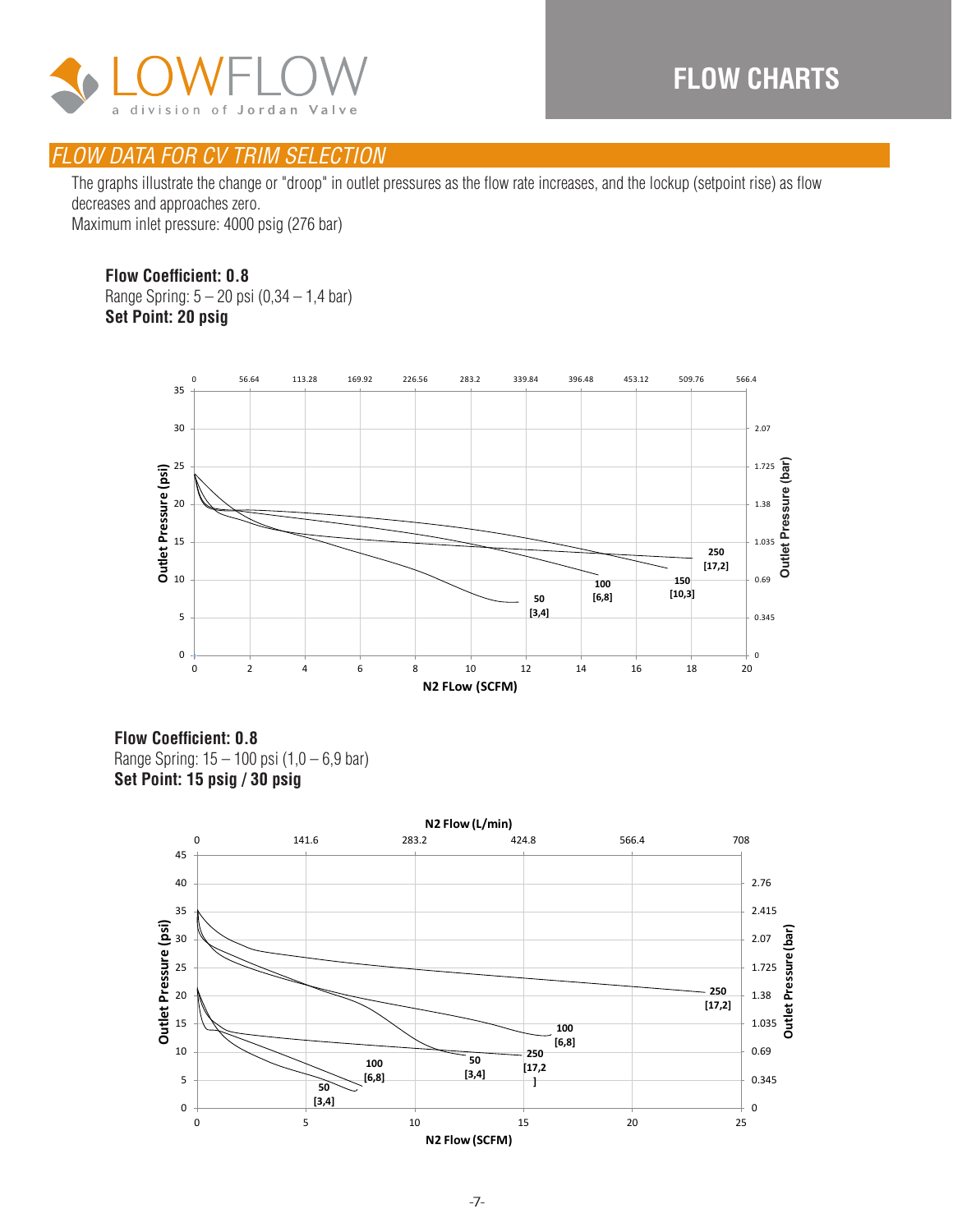

The graphs illustrate the change or "droop" in outlet pressures as the flow rate increases, and the lockup (setpoint rise) as flow decreases and approaches zero. Maximum inlet pressure: 4000 psig (276 bar)

#### **Flow Coefficient: 0.8**

Range Spring: 15 – 100 psi (1,0 – 6,9 bar) **Set Point: 15 psig / 30 psig Set Point: 15 psig / 30 psig**



**Flow Coefficient: 0.8** Range Spring: 15 – 100 psi (1,0 – 6,9 bar) **Set Point: 50 psig / 75 psig**

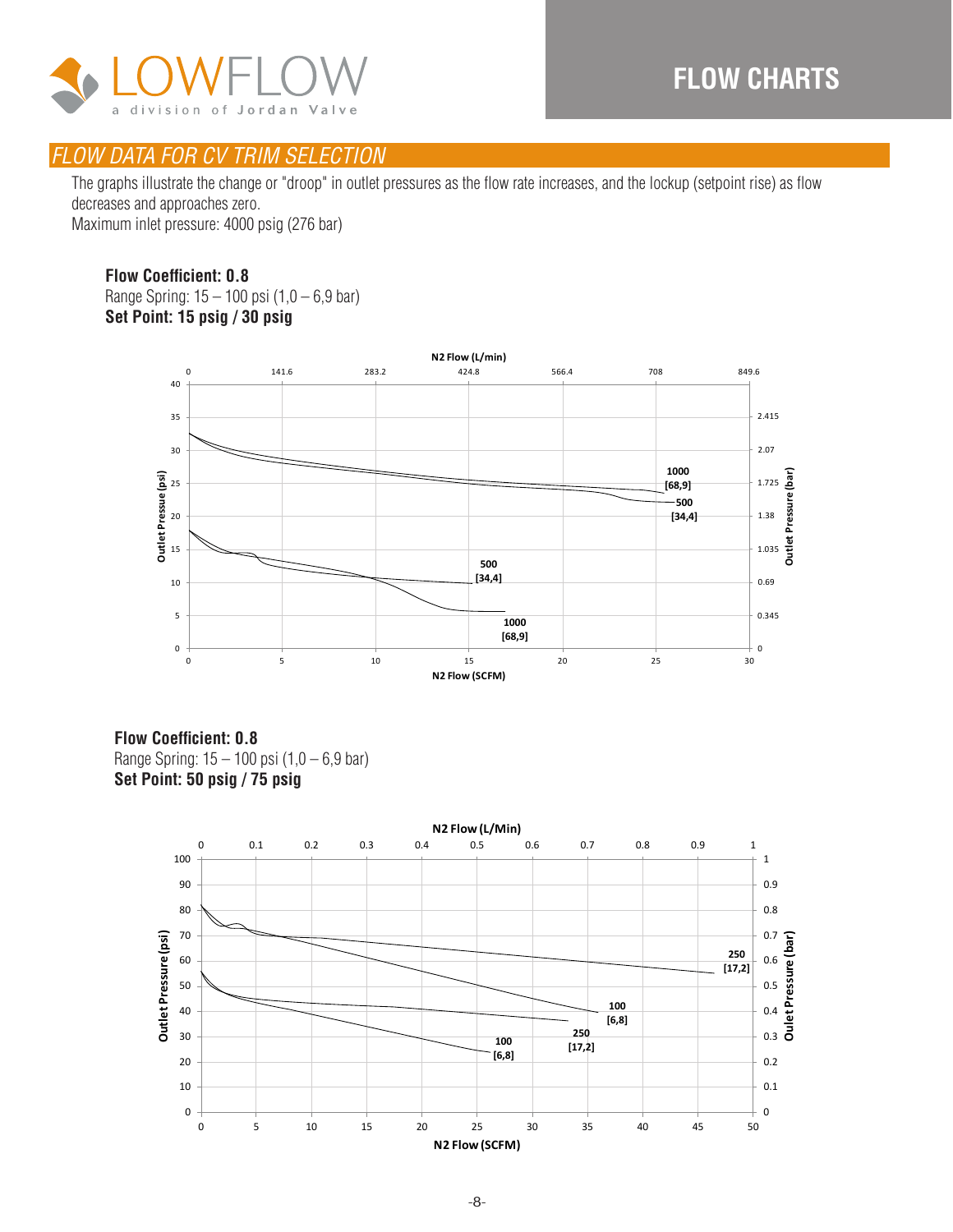

The graphs illustrate the change or "droop" in outlet pressures as the flow rate increases, and the lockup (setpoint rise) as flow decreases and approaches zero. Maximum inlet pressure: 4000 psig (276 bar)

#### **Flow Coefficient: 0.8**

Range Spring: 15 – 100 psi (1,0 – 6,9 bar) **Set Point: 50 psig / 75 psig**



**Flow Coefficient: 0.8** Range Spring: 15 – 100 psi (1,0 – 6,9 bar) **Set Point: 100 psig**

![](_page_8_Figure_8.jpeg)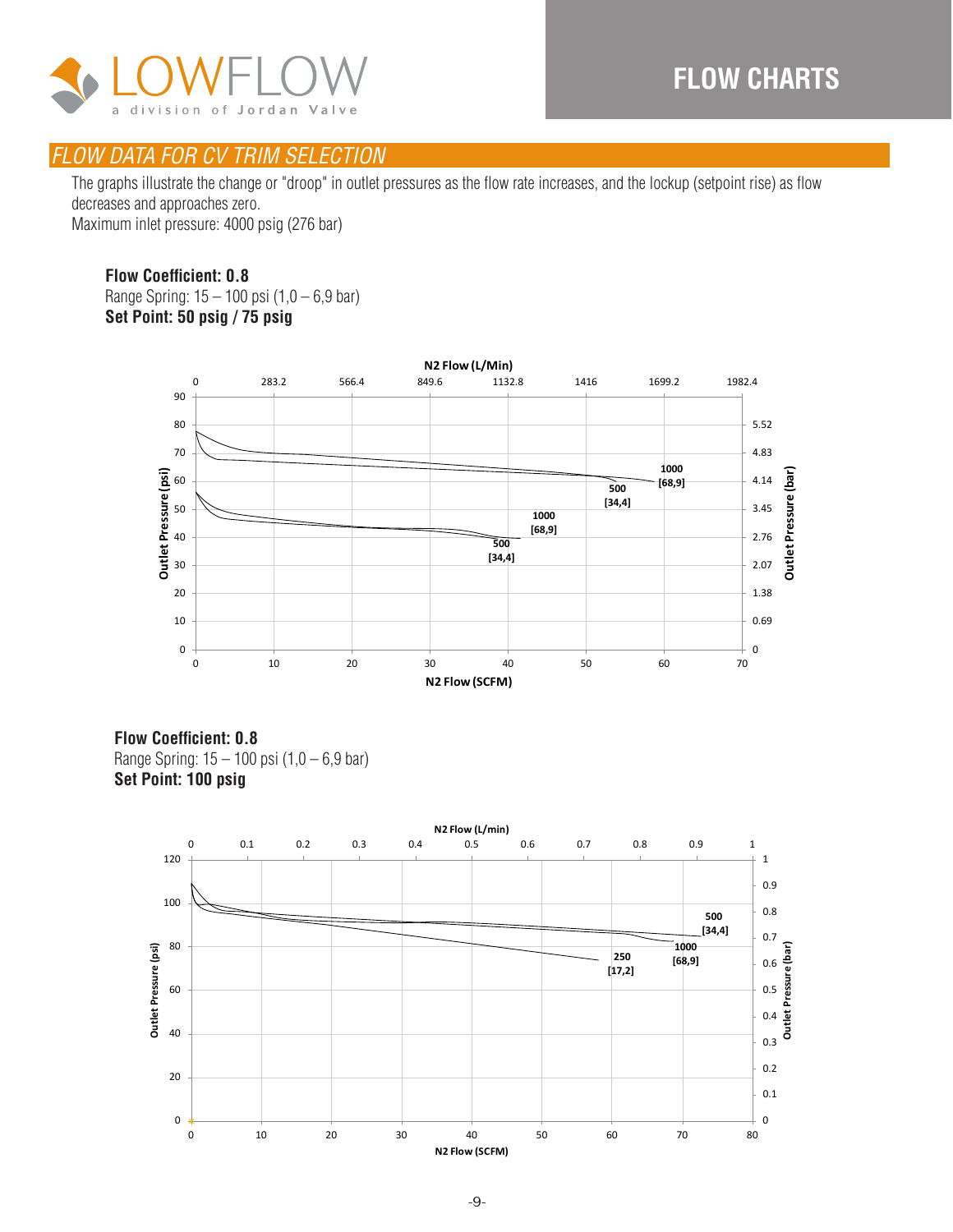![](_page_9_Picture_1.jpeg)

The graphs illustrate the change or "droop" in outlet pressures as the flow rate increases, and the lockup (setpoint rise) as flow decreases and approaches zero. Maximum inlet pressure: 4000 psig (276 bar)

#### **Flow Coefficient: 0.8**

Range Spring: 50 – 175 psi (3,5 – 12,1 bar) **Set Point: 50 psig Set Point: 50 psig**

![](_page_9_Figure_6.jpeg)

**Flow Coefficient: 0.8** Range Spring: 50 – 175 psi (3,5 – 12,1 bar) **Set Point: 100 psig**

![](_page_9_Figure_8.jpeg)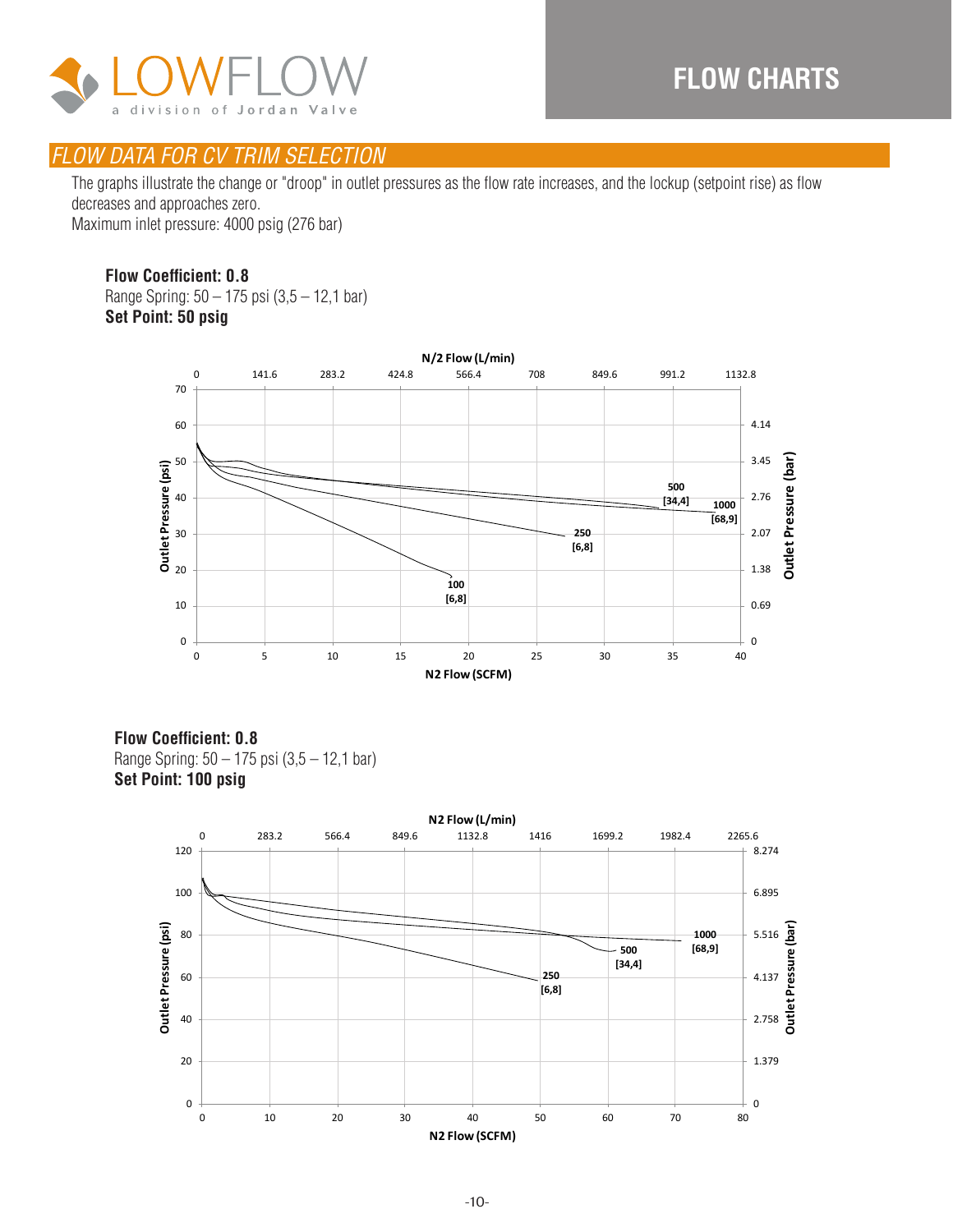![](_page_10_Picture_1.jpeg)

The graphs illustrate the change or "droop" in outlet pressures as the flow rate increases, and the lockup (setpoint rise) as flow decreases and approaches zero. Maximum inlet pressure: 4000 psig (276 bar)

#### **Flow Coefficient: 0.8**

Range Spring: 50 – 175 psi (3,5 – 12,1 bar) **Set Point: 150 psig / 175 psig**

![](_page_10_Figure_6.jpeg)

**Flow Coefficient: 0.8** Range Spring: 75 – 450 psi (5,2 – 31 bar) **Set Point: 75 psig / 100 psig**

![](_page_10_Figure_8.jpeg)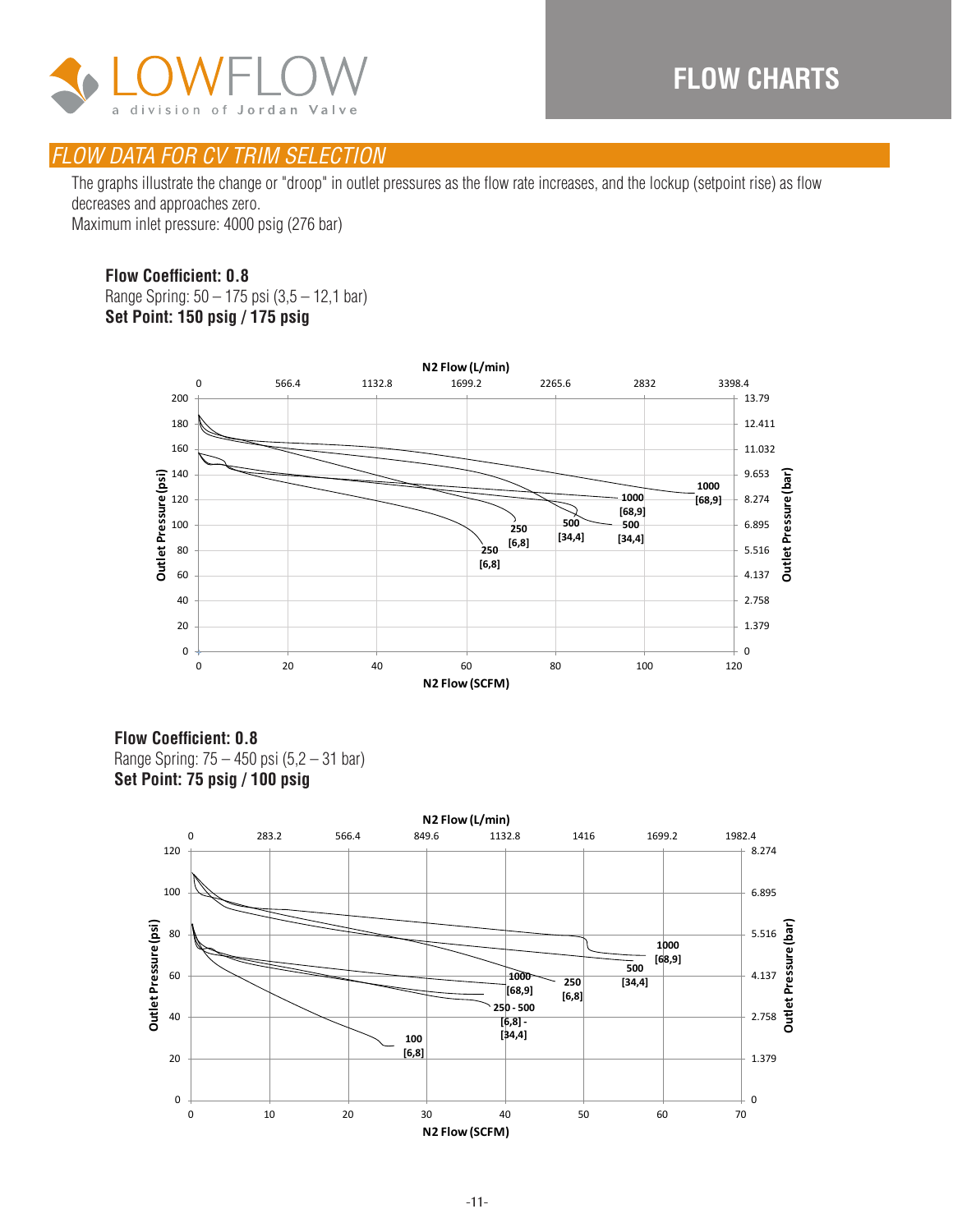![](_page_11_Picture_1.jpeg)

The graphs illustrate the change or "droop" in outlet pressures as the flow rate increases, and the lockup (setpoint rise) as flow decreases and approaches zero. Maximum inlet pressure: 4000 psig (276 bar)

#### **Flow Coefficient: 0.8**

Range Spring: 75 – 450 psi (5,2 – 31 bar) **Set Point: 200 psig Set Point: 200 psig**

![](_page_11_Figure_6.jpeg)

#### **Flow Coefficient: 0.8** Range Spring: 75 – 450 psi (5,2 – 31 bar) **Set Point: 300 psig / 400 psig / 450 psig**

![](_page_11_Figure_8.jpeg)